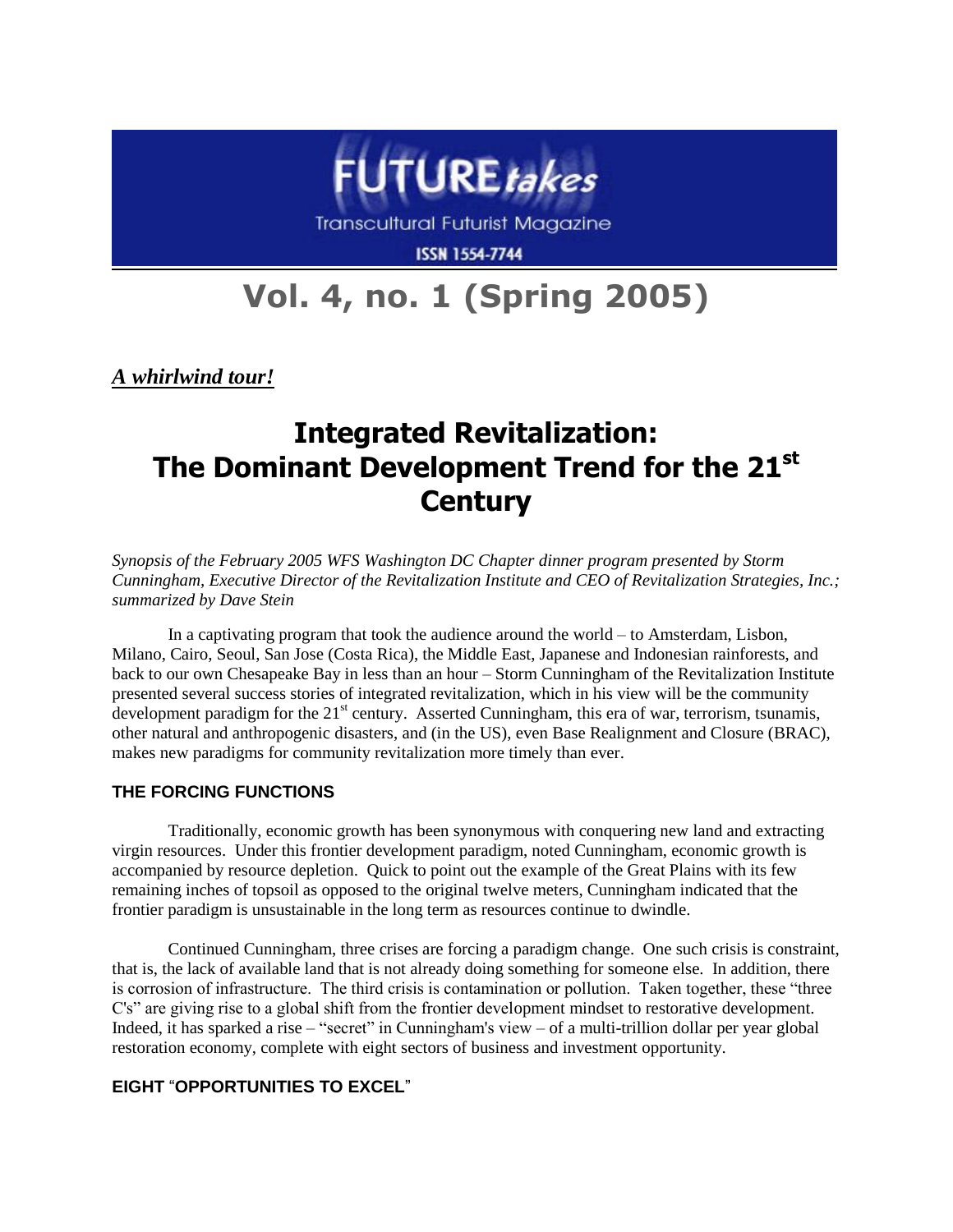Four of these eight growth sectors are on the natural side – ecosystem restoration, agricultural lands restoration, fisheries restoration, and watershed restoration. Together, these sectors focus on lakes, wetlands, prairies, shorelines, rivers, streams, estuaries, aquifers, forests, and reefs, as well as on farms and rural economies.

On the manmade side, there is brownfield remediation and redevelopment, infrastructure restoration (renovation, redesign, and replacement), heritage restoration, and catastrophe recovery. Brownfield remediation and redevelopment involves cleanup of industrial sites and ports as well as military bases that are being closed under BRAC decisions. Infrastructure efforts are targeted toward transportation, power, water, and telecommunications networks as well as toward sewage systems and solid waste disposal. Heritage restoration focuses on preservation of historic sites and structures, whereas catastrophe recovery efforts are cross-cutting, extending beyond urban blight to address crime, unemployment, and education.

#### **SUCCESS STORIES**

To start his "world tour" of success stories, Cunningham noted that Arizona and New Mexico weren't always deserts. Grassy at one time, prior to the arrival of the Europeans (Americans), they became denuded shortgrass prairie. Now, portions are being restored by a technique known as "imprinting," in which ridges are cut into the soil to create rows of horizontal mounds. The ridges hold grass seeds as well as water from the limited rainfall. They also hold the topsoil so that it does not run off. When it rains, the seeds sprout, and eventually the land reverts to shortgrass prairie. But who pays for this? Says Cunningham, the key is to sell it as restoration of the agricultural economy with prairie (ecosystem) restoration as an added benefit – all at a cost of \$1,000 per acre.

Turning to Europe, Cunningham cited a brownfield area restoration in Amsterdam, followed by an ecology-residential restoration of an old mining site in Portugal in an approach that integrated human and wildlife needs. Next on the whirlwind tour were forest restoration projects in Japan and Indonesia, where efforts to get certain trees to grow were initially unsuccessful with only  $\frac{1}{2}$  to 1% of the seeds planted ever growing into trees. Then it was observed that a native bird would eat the seeds surrounded by fruit and then excrete the seeds. Leveraging these birds increased the growth rate to more than 75%!

In Cairo, Azhar Park had been a crime-ridden, run down section of the city. An integrated restoration project, funded by the Aga Khan Trust for Culture, restored both the ecosystem (to create green areas) and the Islamic architecture. A similar win-win arrangement was implemented in San Jose, Costa Rica. Whereas the city needed more water, landowners were clearing the forests around the city to plant crops. The win-win solution was to tax the city and then pay the landowners not to clear their land. An added benefit was to their tourist industry, since tourists no longer had to see ugly areas.

Seoul, South Korea, saw the Cheonggyeenean Restoration Project. In the 1950s, the Blue Stream had been buried, after which a highway was constructed over it. This "neighborhood annihilation road" (NAR), as Cunningham referred to it, isolated two parts of Seoul from each other. Now, the highway is being eliminated, and the stream is being "daylighted." Concurrently, adjacent historic buildings and brownfields are also being restored.

Turning again to the Middle East, Cunningham emphasized the need for socioeconomic revitalization, a preventive measure that helps keep the downtrodden from turning to terrorism. He went on to say that restorative efforts must include the countryside, since an urban-only focus can have disastrous consequences. In Afghanistan for example, the Taliban have been defeated in only three cities and remain alive and moderately well in the countryside. In Iraq, the Marsh Arabs of Iraq had been driven into refugee camps in Iran when the marshes were drained under Saddam Hussein. Now, 40% of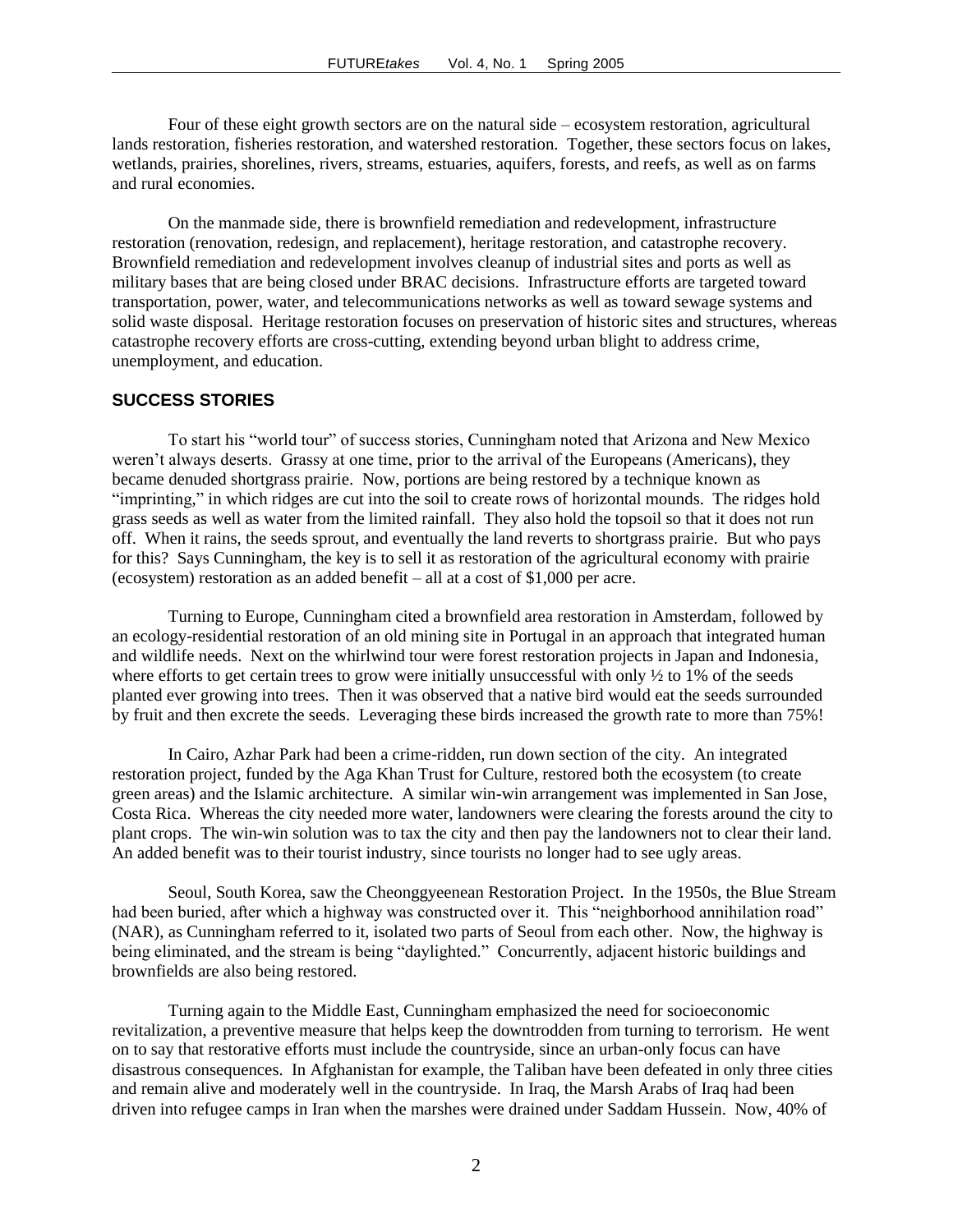the marshes have been re-flooded. Elsewhere in the Middle East, a joint river restoration effort between Israel and Palestine has restored green areas, with wildlife also coming back. There is even an integrated sewage treatment plant.

#### **BACK TO THE USA**

Three years ago, an earthquake knocked down a Seattle viaduct  $-a$  "waterfront isolation" highway" (WIH) as Cunningham dubbed it. People asked the out-of-the-box question, "What can we do if the viaduct is no longer there?" After the highway was replaced by a tunnel, the waterfront was reconnected with the "mainland." Cunningham noted that Toronto has a similar problem, with little of its waterfront accessible because of the Gardner expressway.

Boston's \$13 billion "Big Dig" removed another NAR/WIH. Notwithstanding the cost overruns, the water and sewer infrastructures were refurbished, and parks and other green spaces were restored. In Oregon, the classic approach to funding the restoration of an old railroad station in the middle of a wasteland got nowhere. As a result of an integrated restoration effort, the area is now generating tax revenue. Likewise, a historical area of Charleston, South Carolina had become run down and crimeridden after it lost its industry. A developer, originally offered an opportunity to restore five downtown blocks surrounded by 3,000 acres of wasteland, was subsequently asked to restore a much larger area – whereupon "Noisette" became the largest sustainable urban redevelopment project in the world!

Closer to home, the need for an integrated approach to restoration is highlighted by the Chesapeake Bay Foundations efforts to restore sea grass to clean the water as well as oysters the bay's "kidneys" that filter the water. Past attempts had been unsuccessful because of an old sewer system that had been dumping raw sewage directly into the Anacostia River. Continued Cunningham, restoration of the Mississippi watershed could revitalize almost half of the continental US, as water is the "great integrator."

The year 2005 will see the largest round of BRAC, predicted Cunningham. While base closures can be socioeconomic catastrophes because of lost jobs, they also create development opportunities, as has already been seen in the San Francisco area with Ft. Mason, the Presidio, Crissy Field, and Hunter's Point. Green spaces once used for military formations and parades can have new lives as parks.

#### **A NEW IDEA, OR NOT?**

As Cunningham noted, perhaps the "Plaza of the Restorationists" in Lisbon suggests that integrated restoration is not entirely a new idea. In 1655, Portugal, then the most powerful nation on the Earth, and the wealthiest, was struck by an earthquake followed by three tsunamis, resulting in a total death figure of 60,000. While some wanted to restore the city to the way it had been, the selected plan integrated the best of the past with the best of [their sense of] the future. Now, Lisbon is one of the most beautiful cities on Earth, complete with real wooden trolleys.

## **LOOKING FORWARD**

Asks Cunningham, "Why is the world switching to integrated restoration?" For one thing, it is nonpartisan and is perceived as enhancing the economy, society, and security. This increases political and public support as well as profitability. Conversely, new development is highly partisan and impacts existing areas – as when it involves paving over a family farm to build a new mall, for example. Furthermore, even if certain people or groups are not interested in conservation, they can make money through restoration.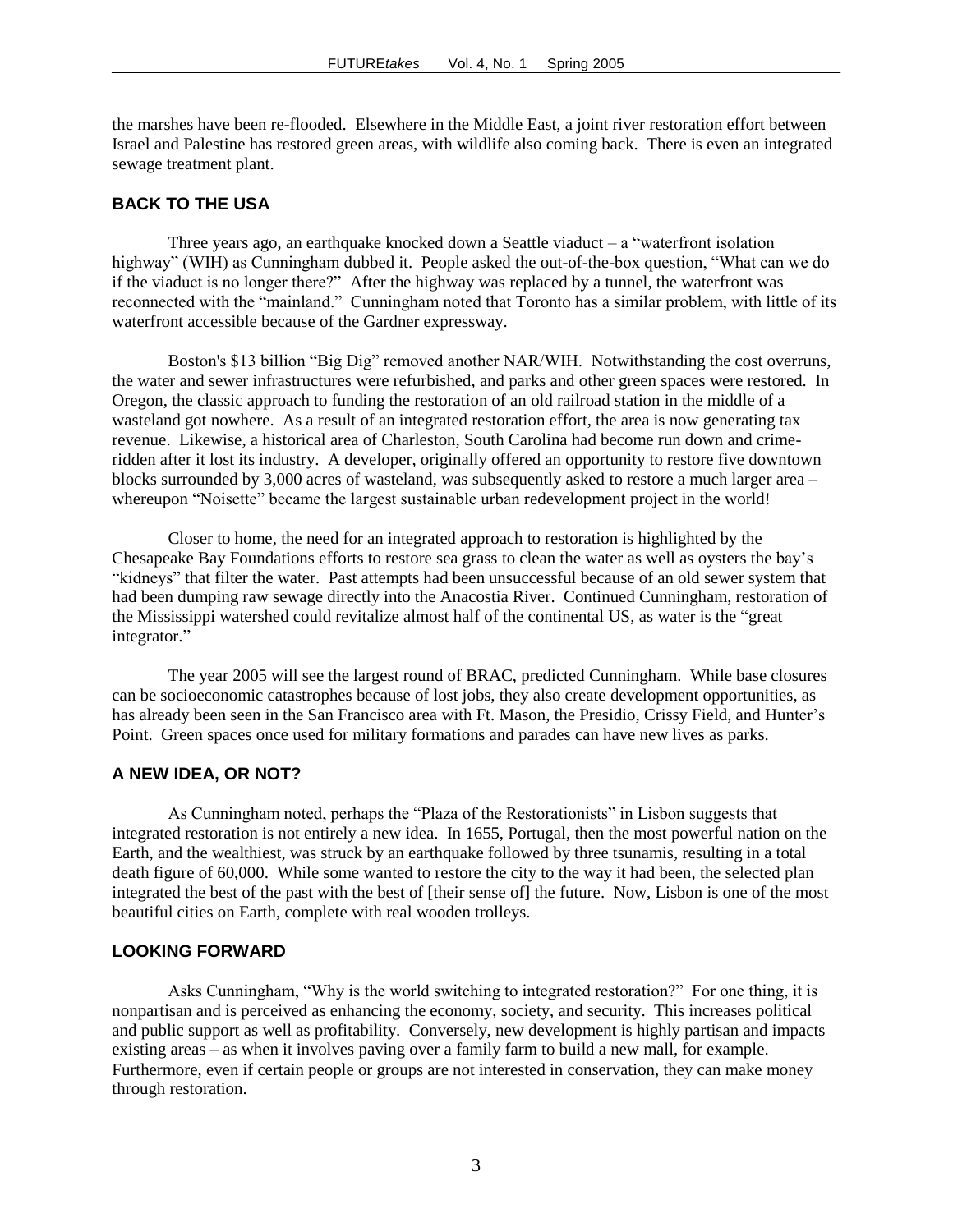In addition, restoration has integrative power, noted Cunningham, citing the example of the bridge to peace between the Muslims and the Croats. The original bridge, built in 1566 and destroyed during the Bosnian war, is now being rebuilt to restore the fabric of the community. In the interim, a temporary footbridge is in place.

A new restoration methodology has now grown to involve industry, government, non-government organizations (NGOs), and even the academic community. In addition, it encompasses several professions, for example, engineers, architects, lawyers, and experts in forestry and agriculture. Now supported by an Academic Research Network that is expanding to Europe and Asia, the new restoration methodology is receiving increased attention from the Council of Europe and in similar circles, and a Global Revitalization Summit is planned for November 2007.

Envisioned Cunningham, development will henceforth be tri-modal, involving new development, maintenance and conservation, and restorative development – complete with integrated planning and budgeting – and restorative development will play an ever-increasing role. This contrasts profoundly with the traditional approach, in which new development has involved the highest relative portion of the gross domestic product while "conservation" has meant keeping a few samples of what the world used to be like.

## **Q&A (as best captured)**

Q: Did the Europeans become aware of the need for integrated restoration earlier than we did?

A: Yes. Warsaw was a prime example. During WWII, Germany obliterated everything. The Poles had to restore their buildings from photographs. Moreover, the Polish economy had been destroyed. However, after 3-4 years of rebuilding Warsaw, the Poles now had an army of restoration experts to restore other European cities. This restoration effort kick-started the post-WWII Polish economy.

Q: Contaminated sites come in many flavors, including nuclear contamination. How are nuclearcontaminated sites restored under your approach?

A: Radiologically contaminated sites are candidates for superfunds. On the other hand, in the case of brownfields, investors are taking calculated risks when they invest in the restoration projects.

Q: What do you see as the future of the Jordan River?

A. I've not been involved with the Jordan River specifically, but if a large oasis is restored in Jordan, then this may involve the Jordan River. Water is becoming a political issue. In fact, someone at the World Bank once predicted that the wars of the  $21<sup>st</sup>$  century would be over water.

Q: What is the restorative power of a stadium – such as Camden Yards (Baltimore) or the MCI Stadium (Washington DC)?

A: It is not possible to make a general statement on this. If it is done right, it will work, but it may be the wrong approach for a particular city. Some cities build or restore a stadium, aquarium, etc. on a "me, too" basis, which is sometimes counterproductive.

Q: It seems that success depends on the project manager's viewpoint.

A: Sometimes, project managers are thrown into a restoration project without the proper training. They approach the project as development. However, the real magic starts with the vision. It is here that